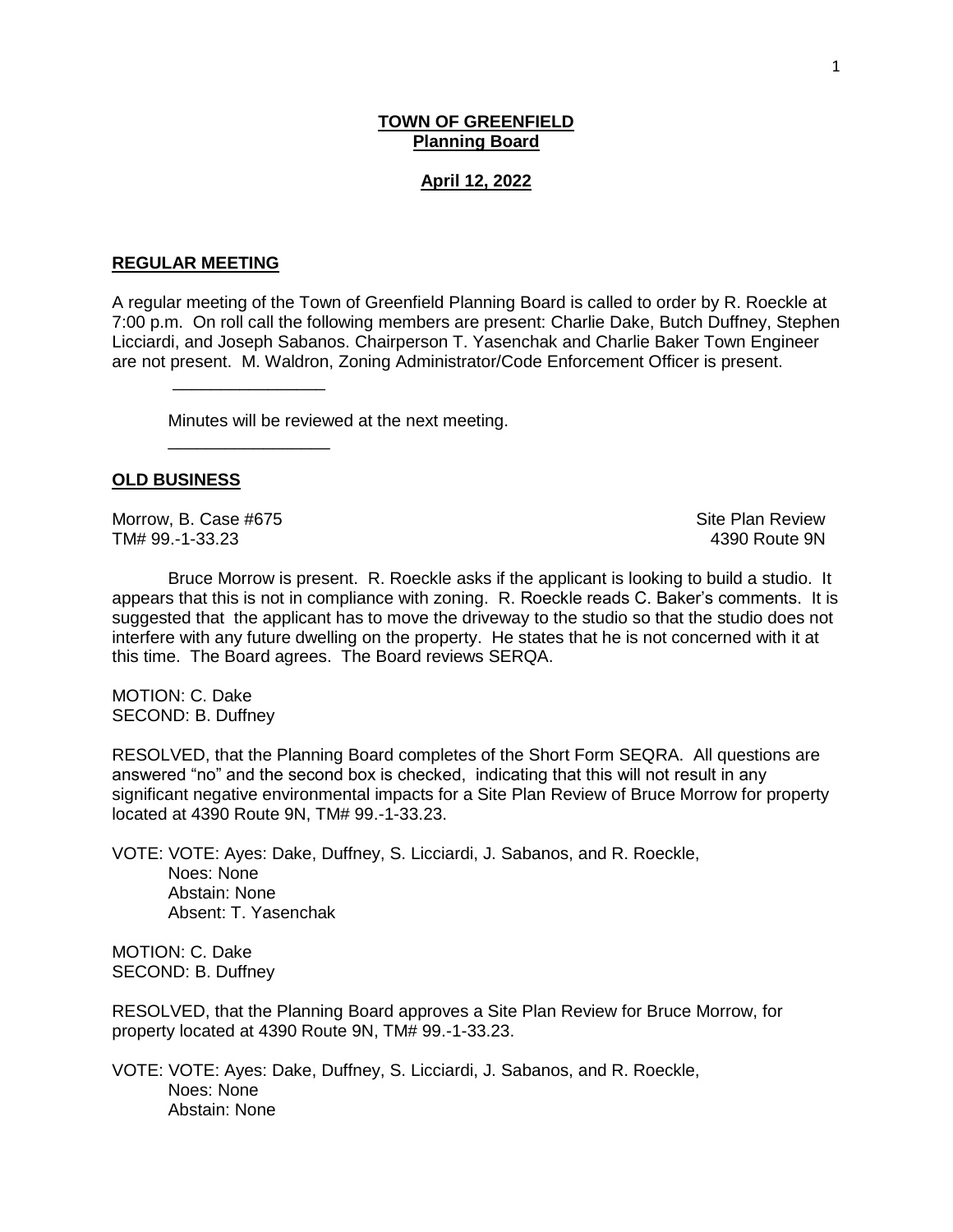Absent: T. Yasenchak

\_\_\_\_\_\_\_\_\_\_\_\_\_\_\_\_\_\_\_\_

### **ZBA REFERRAL**

355 Grange Road, LLC Case # Advisory Opinion & SEQRA Review TM# 151.-2-58.1 355 Grange Road

Gerry McKenna is present. R. Roeckle reads NYS DEC's letter that states that they have approved the Planning Board to be lead agency for this project. R. Roeckle asks G. McKenna if he is proposing 8 unit apartment building. G. McKenna states no, 16 units. R. Roeckle states that Zoning would only allow for one four unit apartment building. B. Duffney asks how much property is at the parcel. R. Roeckle states 6.213 acres and there are wetlands on the property. B. Duffney asks if the septic will be in the back. G. McKenna states no, the front. R. Roeckle states that the Town Engineer will have to review it. The Board reviews Part II of the SEQRA short form. B. Duffney asks how many units? R. Roeckle explains that the Applicant is proposing two eight unit apartments buildings and two eight unit car ports. The Board reviews Part III of SEQRA. J. Sabanos ask if the Planning Board is lead agency. R. Roeckle states yes, DEC sent a letter. B. Duffney asks if the Board has to check box one of Part III SEQRA. C. Dake states that he would be curious to see the water impacts, but it is not necessarily a problem for him. J. Sabanos states that technically this project is 400% over current Zoning, it is not an opinion it is what it is. B. Duffney states the letter of the law is exactly that. He asks what is allowed in this district. J. Sabanos states that he feels that is the ZBA's opinion not the Planning Board's. G. McKenna states 800 square feet are what are allowed. J. Sabanos asks how many proposed apartments? G. McKenna states two eight units one bedroom for each. J. Sabanos states that there could be anywhere from 16 individuals to 32 individuals total. G. McKenna states bear in mind this property is next to a mobile home park. R. Roeckle states that park has been there since the 1970's. J. Sabanos asks how many acres in the park? C. Dake states 17.63 acres. R. Roeckle states there is 1.4 acres of wetlands on the property and the density is four times that what is allowed. B. Duffney states that this is large and feels the Board should check the first box of SEQRA in Part III. The Board agrees. G. McKenna asks before the Board checks the box he would like to check with his business partner. He has been out of town for the last 15 months. His partner really is not involved with this project. M. Waldron states that if there is a change in relief than they will need a whole new application for the ZBA. G. McKenna asks if he can revise his application. M. Waldron states no, it is a change in relief it will need a whole new application. M. Waldron states that the ZBA referred as it stands and now the applicant wants to change the relief/number of units he will need a whole new application. J. Sabanos states that the Board is here to help the applicants and we are not going to tell you how to do anything. He states that he is trying to save the applicant time. He states that he would typically try to stay away from the ZBA. He states that he does not want to mislead the applicant. G. McKenna states maybe he can knock the project down to one eight unit or possibly split the lots. G. McKenna asks the Board not to make a motion until April 26, 2022.

MOTION: C. Dake SECOND: B. Duffney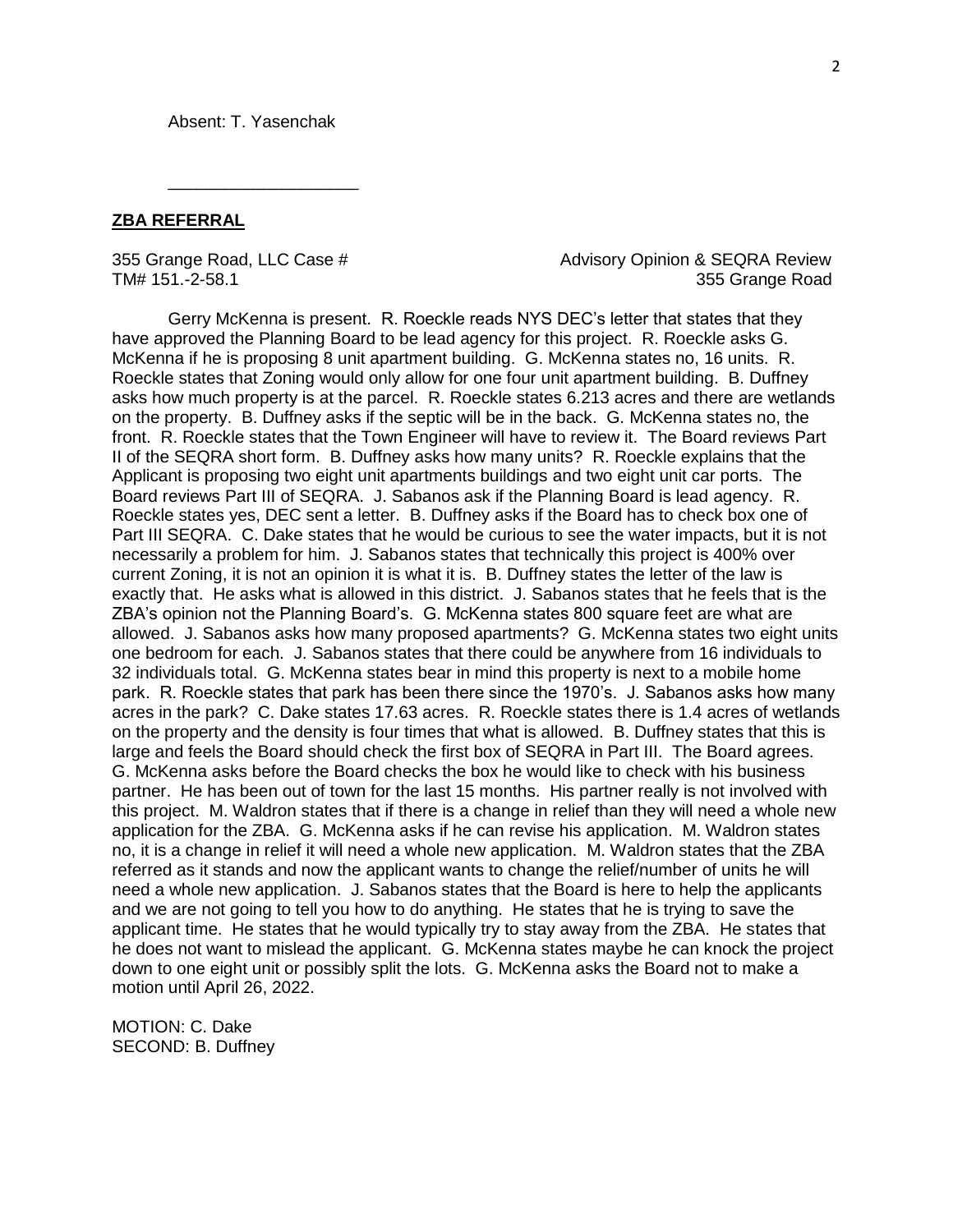RESOLVED, that the Planning Board completes of the Short Form SEQRA for 355 Grange Road, LLC for Advisory Opinion and SEQRA Review for property located at 355 Grange Road, TM# 151.-2-58.1 for the Board to make a determination for this project on April 26, 2022.

VOTE: VOTE: Ayes: Dake, Duffney, S. Licciardi, J. Sabanos, and R. Roeckle, Noes: None Abstain: None Absent: T. Yasenchak

C. Dake states that the Board will make a determination on April 26, 2022.

# **NEW BUSINESS**

\_\_\_\_\_\_\_\_\_\_\_\_\_\_\_\_\_\_\_\_\_

Spiak, M. Case #676 Amendment of farm stand SUP TM# 151.-2-59.1 331 Grange Road

Michael Spiak is present. He states that he is looking for an amendment his Special Use Permit. He states that they really haven't been able to do much over the last two years due to the pandemic except make wine and they have made a lot of it. He states that he is looking to do an 10' addition to the barn and add some wine racks. R. Roeckle states that he would be doubling what the Board has previously approved. He reads C. Baker's letter. R. Roeckle asks about the proposed new driveway. M. Spiak states it is a few feet to the north. He states that that he spoke with Justin Burwell (Highway Superintendent) and he is fine with it. R. Roeckle states that there has to be adequate site distance. M. Spiak states that he is looking to move the driveway north the current driveway is 30' to the south. R. Roeckle asks if M. Spaik will be using the old driveway. M. Spiak states yes for egress. R. Roeckle states that with a Special Use Permit they will need to have a public hearing. M. Spiak states that he thought that he thought this was just an amendment to his already approved Special Use Permit. J. Sabanos states that he was not on the Board at the time of his approval he asks what if any comments from the neighbors. B. Duffney states all the comments from the neighbors were all positive. J. Sabanos states that he has no objections in having a public hearing. The Board is staying consistent by having a public hearing. R. Roeckle states that he does not see anything in the Code on a different process for to have a public hearing on an amendment to a Special Use Permit. The Board sets a public hearing for April 26, 2022. B. Duffney states that this protects the Applicant. Can we ask the Code Enforcement Officer? R. Roeckle states that this is a Planning Board issue. The Town Engineer will ask for site distance. Sabanos asks if the Town Engineer will ask for the site distance to be put on the map. R. Roeckle states yes. M. Spiak states that the site distance will increase to the south. R. Roeckle states if that can be verified before next meeting. M. Spiak asks who does that. R. Roeckle states find your original plan to see how much that has changed.

\_\_\_\_\_\_\_\_\_\_\_\_\_\_\_\_\_\_\_

Keyzer, J. Case #677 Minor Subdivision TM# 137.-1-16.1 901 North Creek Road

Jim Vianna (Agent) is present on behalf of John Keyzer. J. Vianna states that this is in MDR-2 District on North Creek Road. This is a 54 acre parcel and 6 years ago the applicant did a four lot subdivision. Now they are looking to do a three lot subdivision of three acres each and have 43.5 acres left. The site has been surveyed. Site Distance is not on there, it has been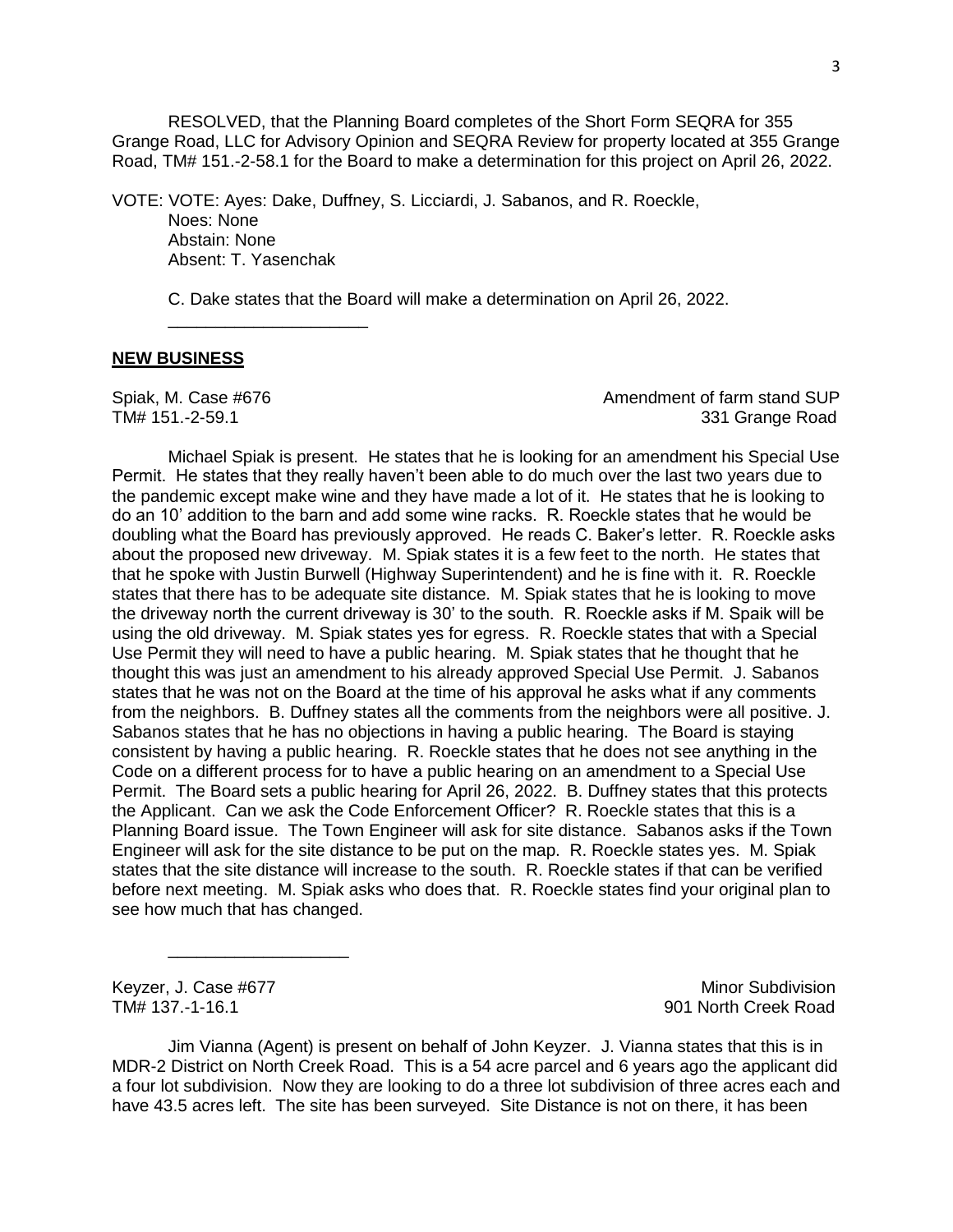done it just hasn't been added to the map. R. Roeckle asks if J. Vianna has received C. Baker's letter. J. Vianna states yes. J. Sabanos asks when that last subdivision was done. J. Vianna states May of 2016. J. Sabanos states that he understands the keyhole lot and doesn't feel it is terrible as people think they are still keeping the lots rural. S. Licciardi states in 2019 the wetlands were added and asks if it is to the south of the property. J. Vianna states that it is the Kaydeross at the northeast corner of the property on lot one and there is a seasonal run-off. They have been classified by Army Corp. of Engineer. That is the only wetland that affects this. C. Dake states that he does have a problem with the keyhole lots. He does not like them there are already a good number of them that have been on this property in the past. He is not inclined to approve any more keyhole lots for this property. J. Vianna states that if you drive down N. Creek Road by Coy Road it is quite a bend. There are two keyhole lots that were previously approved. J. Sabanos states that the rear lot (lot number three) the general shape of it could be better use if it was squared off more like a hammer. There aren't any shared driveways and he likes that. J. Vianna states the reason why it isn't square is because lots one and two have bigger driveways. R. Roeckle states that lot three has a setback of 75'. J. Vianna states that the keyhole lot provision has 50' side and rear setbacks. R. Roeckle reads the Code for keyhole lots. R. Roeckle states that he is not fond of the keyhole lot because of the two keyhole lots that are already approved. J. Vianna states that that there is a knoll on lot two. R. Roeckle states that he has an issue with the keyhole lot and agrees with C. Dake there are already two keyholes approved. J. Sabanos feels that this project should be treated separately. C. Dake states that the Board cannot speak for future Board members. R. Roeckle states that the Board has had other issues in Town. C. Dake states that he is not opposed to them and is looking at both sides. J. Vianna states that he understands and it is not catch all, it is used as a tool. R. Roeckle asks what is the reasoning for the keyhole lot to be in the middle of the subdivision. J. Vianna states that on the west side is a hill and on the east side are wetlands. R. Roeckle states that the Board needs more information on the plan such as site distance. J. Vianna states he will put it on the maps. R. Roeckle states roads in Town are considered 55 miles per hour unless it is reduced by New York States Department of Transportation.

### **DISCUSSION**

\_\_\_\_\_\_\_\_\_\_\_\_\_\_\_\_\_\_\_

Ken Kwalik states that he lives at 28 Old Stone Ridge Road and the Home Owners Association has gotten new Board members and it is himself along with three other residents. They have submitted a reforested plan and are waiting on approval from the Town. They have been working with M. Waldron on this. They do have an issue with time and can only plant in the spring and the fall. They have had extreme arguments with residents in the HOA over who would be paying for this. It is not their fault that one person clear They plan on doing a lot line adjustment to cover the cost of the reforestation. They have come here tonight on good faith. R. Roeckle states that he is aware of the application that was submitted and the Board is waiting on Town Council to respond. The land that is being sold (lot line adjustment) will help pay for the reforestation. K. Kwalik states correct. The builder made the view sheds. They have residents of the HOA that have blessed this plan. They have spent a lot of time working on this. R. Roeckle asks if this would be an amendment of the original subdivision. R. Roeckle asks why the residents of the subdivision would buy the land from the HOA that they can never do anything with. Derek Demeo (a member of the HOA Board) states that he does not want his neighborhood to be left like this. An employee of Gallivant is a good friend of his and they want him to do the work because of the quality of work he does. R. Roeckle states that moving property lines to justify by giving money to plant trees. I don't know why people would agree to buy property that they can never use. Rian Green of Old Stone Ridge Road states that everyone that is coming in here would have to do it. K. Kwalik states the only other alternative